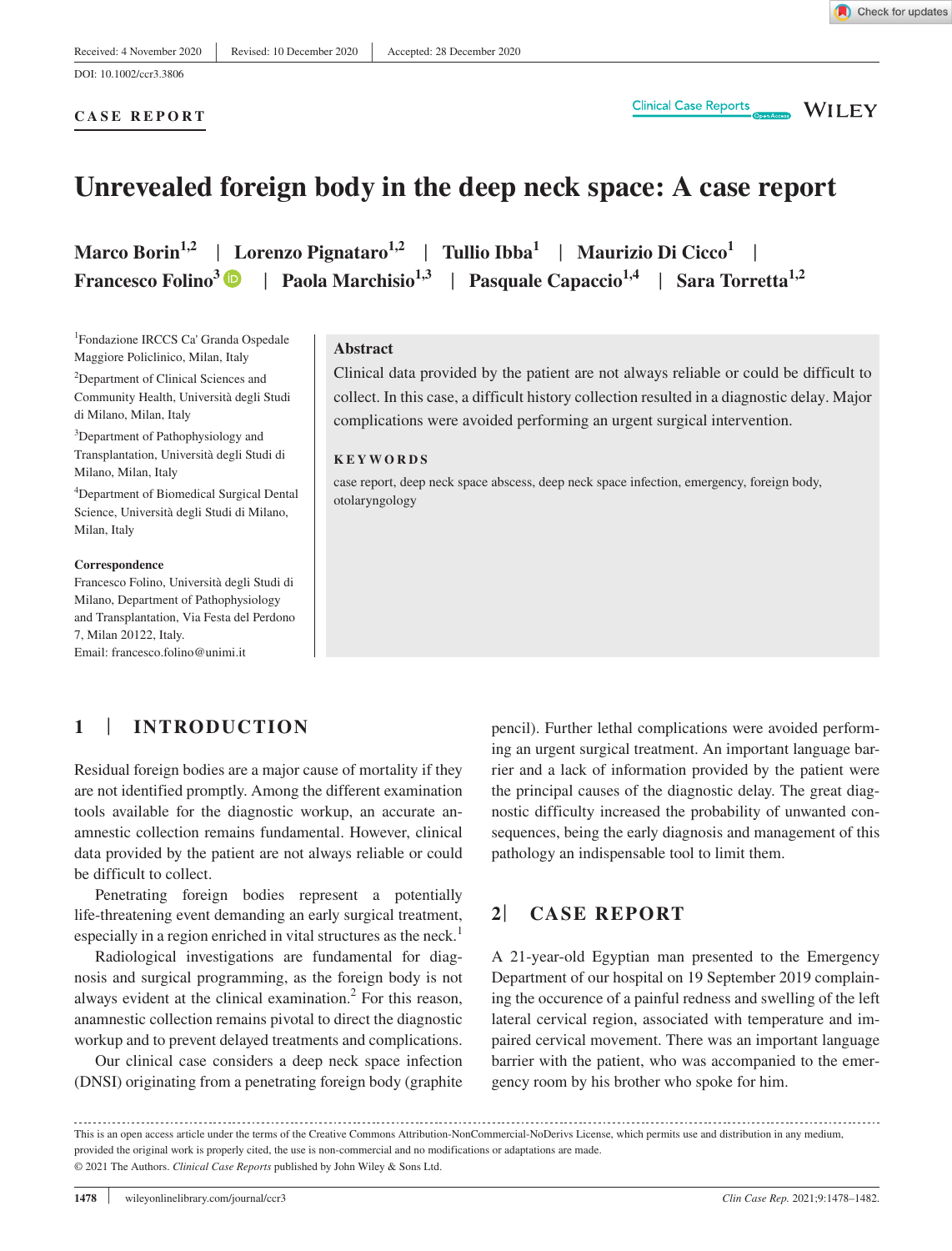

**FIGURE 1** Graphical representation of recent clinical history of the patient



**FIGURE 2** Painful redness and swelling of the left lateral cervical region

The initial complaints had occurred two months earlier in conjunction with a referred workplace injury. In the context of anamnestic collection, the patient delivered documentation about his recent clinical history (see Figure 1): an ultrasound of the neck found a contracture of the trapezius muscle on its left side with hyperechoic echostructure but no hematomas inside. Blood tests documented leukocytes at the upper limits

of the range (10.7 x  $10^9$ / L) and a CRP level just above the upper limit (0.52 mg/dL).

Based on these findings, the attending physician (who had not been informed about a previous workplace injury) prescribed a muscle relaxant therapy and a subsequent physiatric evaluation, documenting a massive painful swelling at the base of the left neck.

A further ultrasonographic assessment detected a mixed echostructure formation (35 x 28 mm) within the trapezius muscle with blurred edges and some vascular poles (suspected organized hematoma). Based on this, a magnetic resonance (MRI) was prescribed, documenting a  $60 \times 6$  mm foreign body crossing the trapezius muscle deeply reaching the conjugation foramen C4-C5 region and surrounded by an inflammatory component that reached the subcutaneous surface planes from the left posterior paraspinal region.

On 19 September 2019, the patient finally reported a work trauma in the left laterocervical region of uncertain dynamic (probably with iron or a nail resting on the ground) and he was sent to our emergency room.

## **2.1** | **Investigation and treatment**

Clinical assessment revealed the presence of a painful swelling in the left laterocervical region covered by skin redness with fluctuation (Figure 2). Swelling was about 5 x 5 cm and mainly located in the posterior triangle of the neck lower portion, and it was associated with temperature and impaired cervical movement.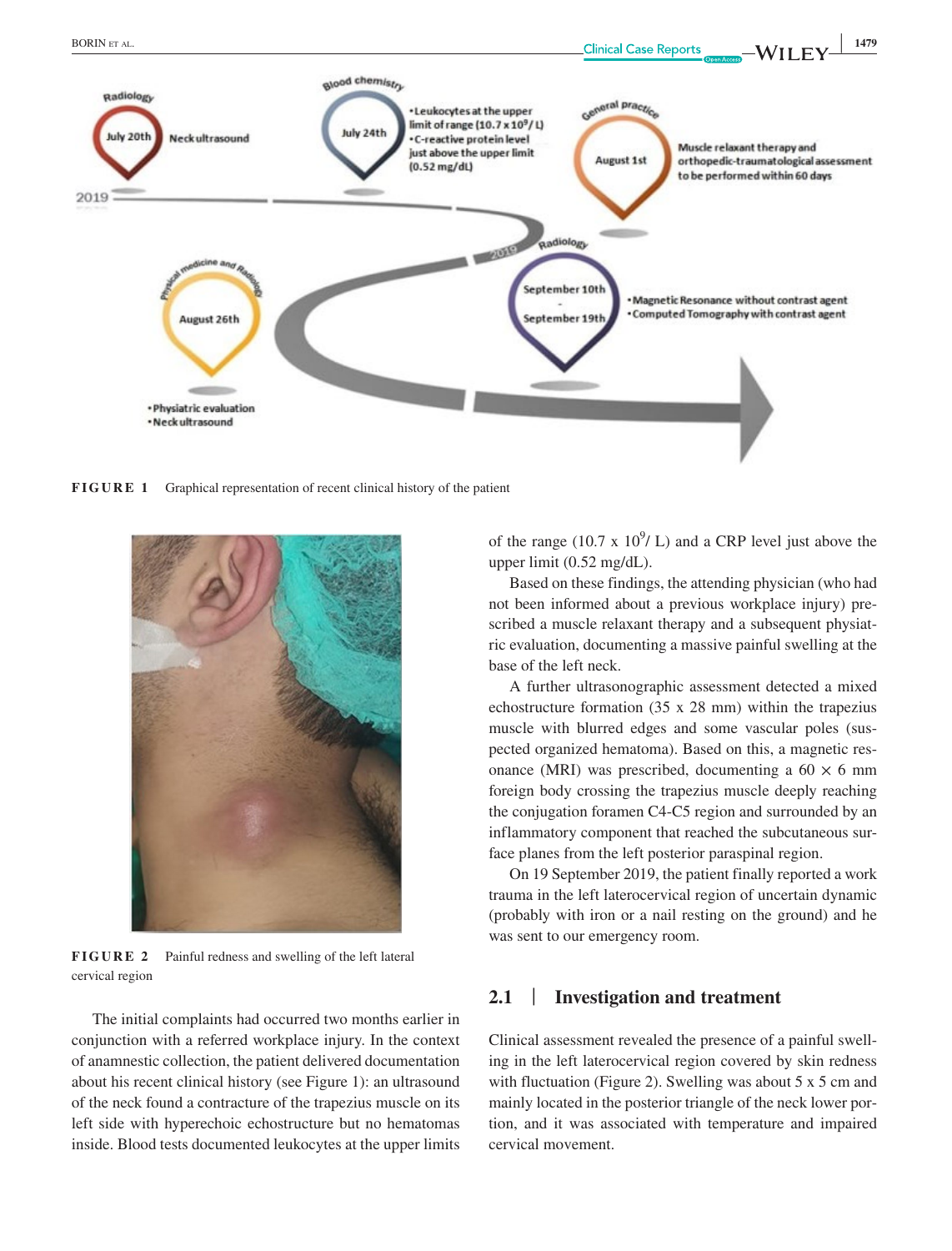**1480 WII FV**-Clinical Case Reports BORIN ET AL.

Complete blood assessment only documented an increase in leukocytes ( $12.8 \times 10^9$ /L) and PCR ( $10 \text{ mg/dL}$ ).

An urgent contrasted computed tomography (CT) documented a metallic elongated foreign body containing a tubular formation, about 6 cm long with an oblique course from the bottom upwards in the postero-anterior direction and apex between the transverse process of C4 and C5, where there was a small bone parcel detachment, 4 mm distant from the common carotid artery (Figure 3 and Figure 4). The foreign body appeared surrounded by aphlogistic collection of  $4.7 \times 2.6 \times 5$  cm with some abscessual formations inside.



**FIGURE 3** Computed tomography reconstruction documenting a metal tube containing a tubular formation, about 6 cm long with an oblique course from the bottom upwards in the postero-anterior direction and apex between the transverse process of C4 and C5

The patient was rushed to the operating room and positioned in lateral decubitus position, exposing the redness skin swelling at the 5th cervical level. An incision was made below it, isolating the capsule and draining the abscess component. Subsequently, the trapezius muscle was incised transversely to reach the foreign body, placed from the 5th level, parallel to the vertebral bodies, up to the 2nd cervical level. Finally, the tip of the foreign body was visualized; after being delicately mobilized, it was extracted preserving the direction of entry, without resistance or induction of bleeding. The foreign body was identified as a broken graphite pencil (Figure 5).

The patient was subsequently hospitalized and treated with a systemic antibiotic therapy (Piperacillin - Tazobactam, 4.5 g, four times a day for seven days).

## **2.2** | **Outcome and follow-up**

After a week of hospitalization, a complete clinical recovery was attested. At a further interview, the patient refused to explain the facts related to the presence of this unusual foreign body.

## **3** | **DISCUSSION**

Our clinical case considers a deep neck space infection (DNSI) originating from a penetrating foreign body (graphite pencil). Without early diagnosis and treatment, residual foreign bodies remain a major cause of mortality. 3-9 Moreover, retained foreign bodies might lead to long-term sequelae as chronic infection and neurological or functional impairment.<sup>2</sup>

Foreign bodies as etiology cause of DNSI are extremely rare. <sup>6-8</sup> Si-Youn Song et al described a 50-year-old patient with a blade of a grass cutter suddenly dislodged on impact and penetrated his neck. However, unlike our case, this patient had a 7-mm-sized linear skin laceration and the foreign body was vaguely palpable on clinical examination.<sup>10</sup>



**FIGURE 4** Axial and coronal CT sections documenting an occulted foreign body and its relationship with vital neck structures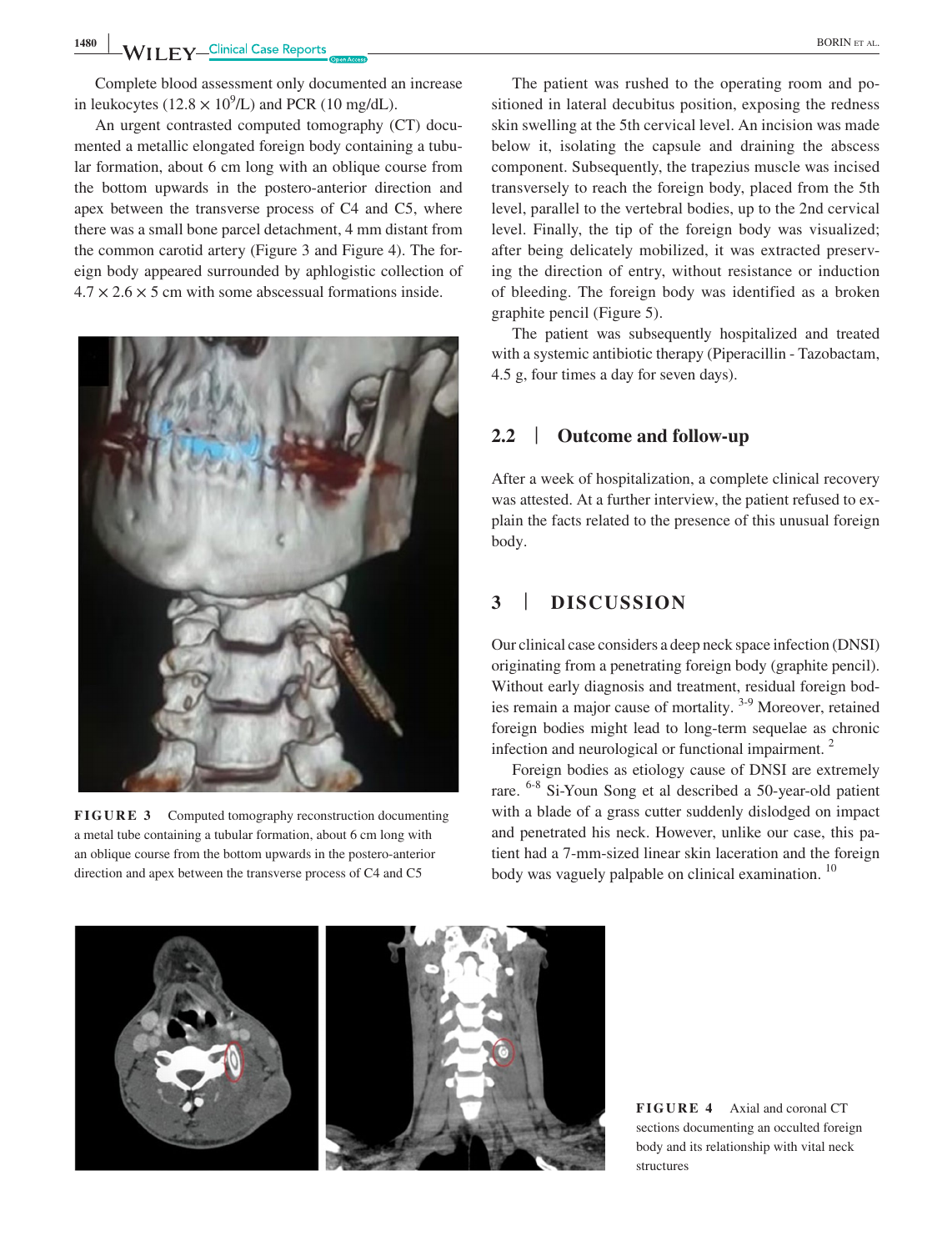

**FIGURE 5** Intraoperative view after abscess evacuation and documenting foreign body (broken pencil) extraction

Ge XY et al reported the onset of a DNSI as a consequence of esophageal perforation, linked to the ingestion of a foreign body.  $11$  However, although the diagnosis involved, as in our case, the use of specific imaging (CT with contrast agent), the etiological origin of the cervical abscess was different (ingestion of the foreign body vs. post-traumatic event) and consequently its treatment.

According to other studies, in our case CT and MRI imaging are surely useful to plan the surgical approach.  $12,13$  An accurate radiological planning allows indeed surgical minimally invasive approaches and helps to reduce complications.<sup>14</sup>

The lack of explanations by the patient regarding the dynamics of the cervical trauma represents an atypical aspect in our case. It is possible to hypothesize, given the position of the foreign body as well as its orientation at the time of surgical extraction, that the trauma was occurred after a struggle and that the patient's reticence was due to the fear of retaliation; another hypothesis could be that the event was linked to a quarrel in the home environment and the patient wanted to protect his family members from a potential criminal proceeding. Moreover, anamnestic collection was complicated by the language barrier with the patient.

## **4** | **CONCLUSIONS**

A difficult history collection resulted in a greater diagnostic difficulty with the use of unnecessary drugs, multiple unnecessary clinical tests, and potentially harmful instrumental tests. For example, undergoing an MRI while harboring an unrevealed foreign body whose material is not known could expose the patient to serious complications during the procedure, as the movement of the retained object in case of materials with ferromagnetic properties.<sup>15,16</sup> Moreover, it has increased the probability of unwanted consequences, being the early diagnosis and management of neck foreign bodies and deep neck space infections an indispensable tool to limit them.

## **ACKNOWLEDGMENTS**

Published with written consent of the patient.

## **CONFLICT OF INTEREST**

The author(s) declare no potential conflicts of interest with respect to the research, authorship, and/or publication of this paper.

## **AUTHOR CONTRIBUTIONS**

Marco Borin: conceived the paper and drafted it. Lorenzo Pignataro: revised the paper for important intellectual contributions. Tullio Ibba: performed surgery and contributed to drafting. Maurizio Di Cicco: performed surgery and contributed to drafting. Francesco Folino: contributed to drafting and revision. Paola Marchisio: revised the paper for important intellectual contributions. Pasquale Capaccio: revised the paper for important intellectual contributions. Sara Torretta: conceived the paper and drafted it.

### **ETHICAL APPROVAL**

The study was published with written consent of the patient.

## **DATA AVAILABILITY STATEMENT**

All relevant data are included and are available as part of the article.

#### **ORCID**

*Francesco Folino* [https://orcid.](https://orcid.org/0000-0002-1003-6993) [org/0000-0002-1003-6993](https://orcid.org/0000-0002-1003-6993)

## **REFERENCES**

- 1. Khadivi E, Bakhshaee M, Khazaeni K. A rare penetrating neck trauma to zone III. *Emerg Med J*. 2007;24(12):840.
- 2. Voss JO, Thieme N, Doll C, et al. Penetrating foreign bodies in head and neck trauma: a surgical challenge. *Craniomaxillofac Trauma Reconstr*. 2018;11(3):172-182.
- 3. Boscolo-Rizzo P, Marchiori C, Montolli F, Vaglia A, Da Mosto MC. Deep neck infections: a constant challenge. *ORL J Otorhinolaryngol Relat Spec*. 2006;68(5):259-265.
- 4. Huang TT, Liu TC, Chen PR, Tseng FY, Yeh TH, Chen YS. Deep neck infection: analysis of 185 cases. *Head Neck*. 2004;26(10):854-860.
- 5. Rzepakowska A, Rytel A, Krawczyk P, et al. The factors contributing to efficiency in surgical management of purulent infections